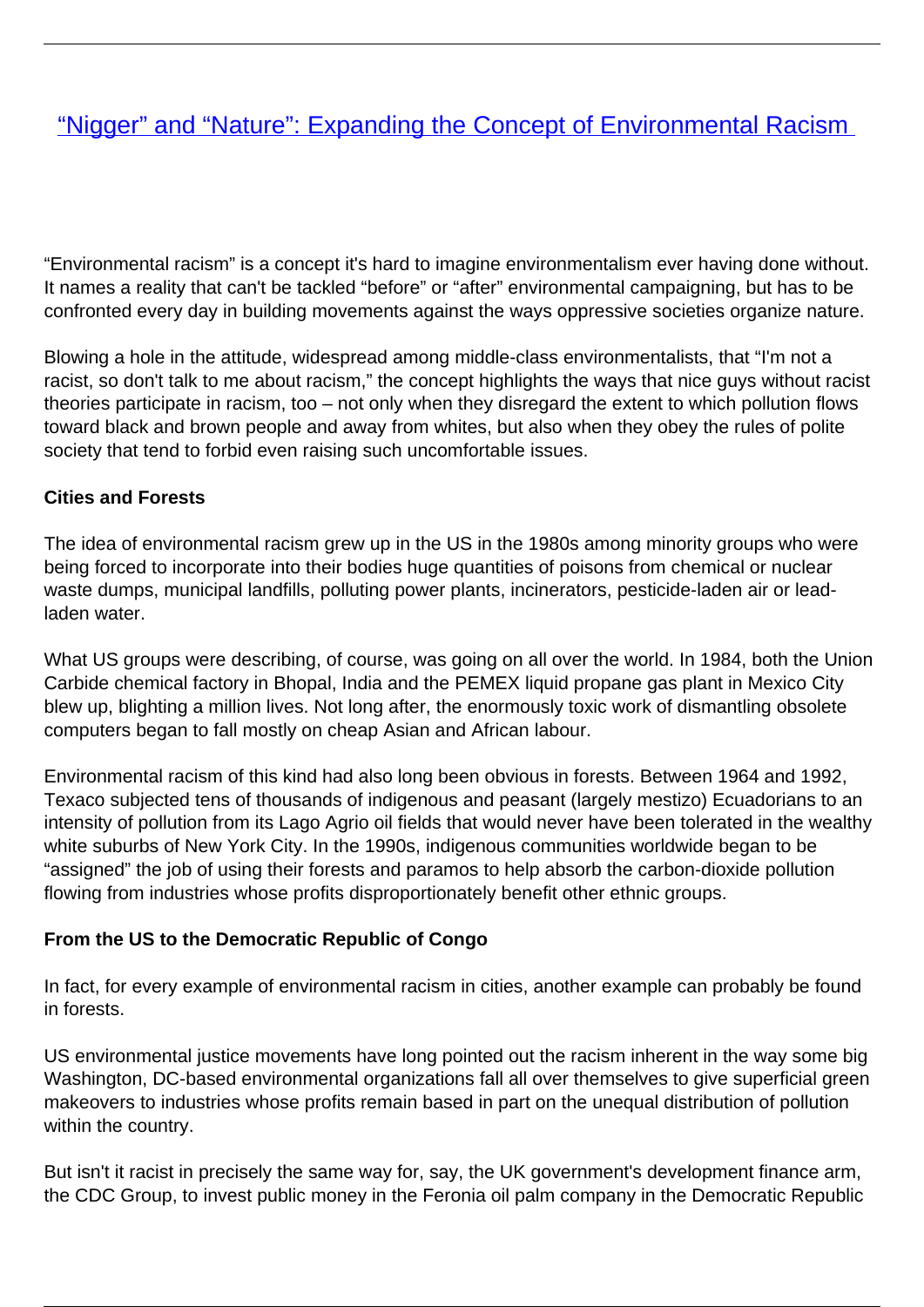of Congo? Feronia's precarious business could not be sustained if it did not occupy forest lands that were stolen from communities along the Congo River under Belgian colonial occupation between 1908 and 1960. Given the persistent legacy of malnutrition and dependence on poverty wages that continues to affect local people, isn't it racist for CDC to claim that it is only trying to "improve a situation" that it has "inherited", has no responsibility for, and can do nothing about?

## **Another Dimension**

But environmental racism isn't just about the racialized distribution of pre-existing pollution or preexisting nature. It's also about the ways people, ethnic groups, nature and pollution are co-defined in the first place. And this aspect of environmental racism is perhaps even more visible in the forests than elsewhere.

For example, REDD is racist not just because it grabs indigenous people's land to clean up nonindigenous carbon dioxide emissions. It's also racist because it discriminates against indigenous ideas of land. Indigenous understandings of forests are not even dismissed, because they are not even recognized as existing. A similar racism is inherent in what Argentine sociologist Maristella Svampa calls "zones of sacrifice", where indigenous valuations of land are ignored as obstacles to the commodity export economy.

Or take the "nature" that is preserved in countless protected areas worldwide. From the time of the establishment of the US's Yellowstone National Park onwards, this is a nature that depends on the exclusion of indigenous peoples. Innumerable relationships among humans, animals and plants are banned and replaced with new relationships involving wildlife managers, academic researchers, forest rangers, tourists and broadcasters.

In essence, such transformations are nothing new. In medieval England, the words "park" and "forest" signified places where there were deer set aside for royal elites to hunt, not necessarily places where there were trees. But post-Yellowstone practice added new twists. Elites pretended to erase themselves from the scene by claiming to be representatives of nonhuman "nature". Yet the word "protected" in "protected areas" still meant little more than "protected from the uneducated and dark-skinned".

Of course, under progressive regimes, some "natives" were allowed back inside such "natures". But in the process they usually had to agree to convert themselves into either picturesque "noble savages" or agents of Western ecological management. For example, they might have to dichotomize their land into permanent agricultural fields and agriculture-free forests, leaving no room for other forms such as forest fallows. Such natures remained inescapably racist. Fighting the human/nature binary that defined them became a part of fighting racism more generally.

#### **Stereotyped Natures**

And hasn't racism always gone hand in hand with prejudicial ideas of nature as lying somehow outside and beneath the human?

Isn't it more than a coincidence, for example, that the derogatory connotations of many words for "forest" resonate with the racist tone of terms often applied to marginalized minority groups?

In Thailand, where racist conservationism has often advocated programmes to resettle highland minorities away from watershed forests, thuen (jungle) is just another word for "outlaw", and paa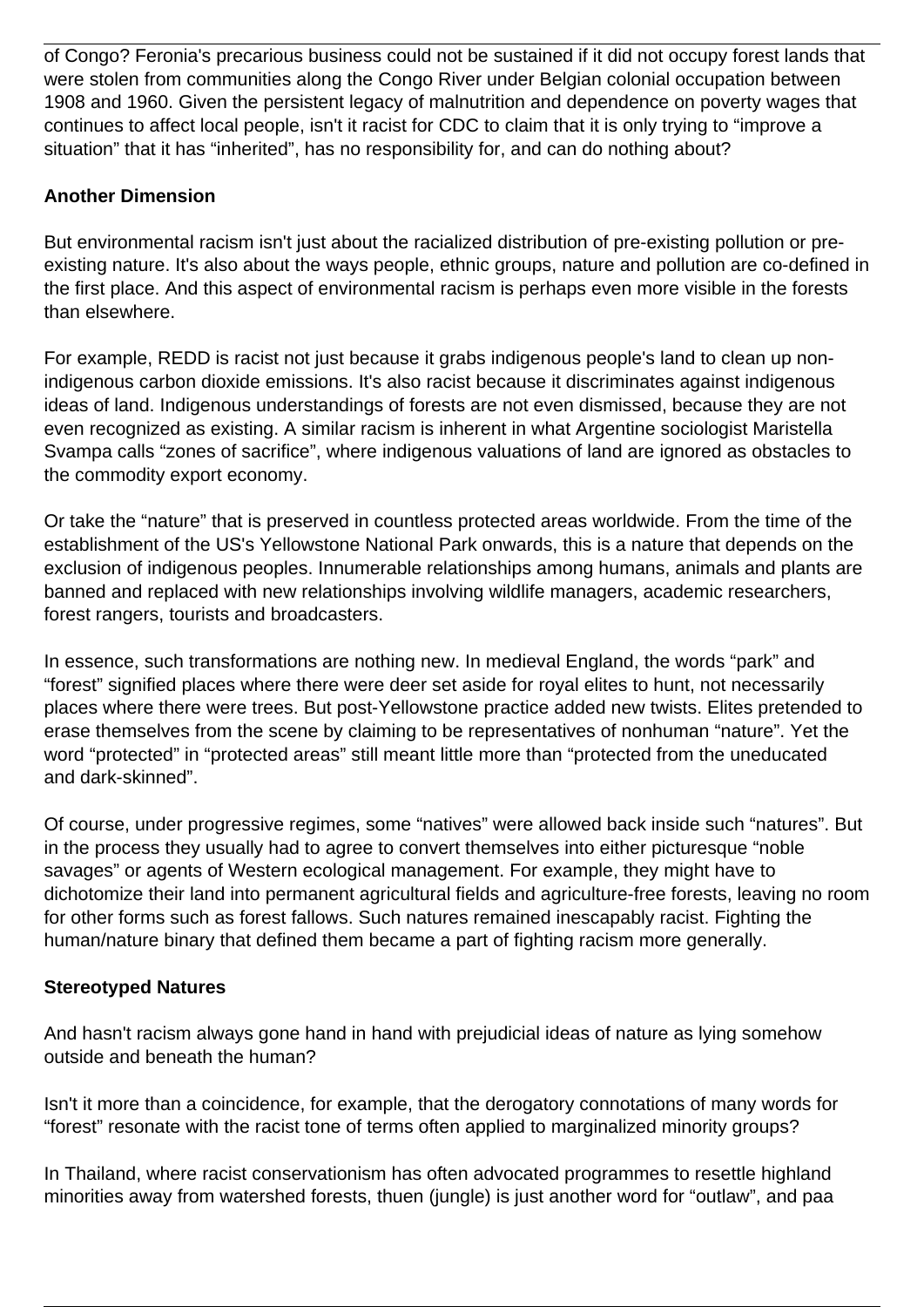(forest) is that which is not siwilai (civilized). How many racist epithets from around the world – indios de mierda, khon thuen, nyika, spruce monkey, kariang, jangli, jungle bunny – do not implicitly locate their referents in precisely such stereotyped zones of forest primitivity?

To know how to live in and with such purportedly "savage" environments – to have the skills to vary, extend, enrich or interact with them without simply reducing them to resources for infinite growth – has frequently been assumed to diminish your humanity. Among European colonialist thinkers like John Locke, Native Americans were not felt to be capable of adding any human ingredients to land at all. In colonial India, "waste" lands were seen to be occupied by "criminal" people. Today, the Asian Development Bank is on record claiming that it is only by removing people from forested mountain areas that they can be brought to "normal life".

### **Science and Responsibility**

This leads straight to a perhaps even more uncomfortable question. If certain natures are racist, then can the sciences that study them be innocent?

The reality of science is that it can't call everything into question at the same time. It has to stand on certain assumptions which for the time being are not challenged, in order to test other things. As of 2016, a racist human/nature dichotomy is often one of those assumptions.

For example, an environmental science whose problems are shaped by a fixed agenda of "reducing the impact of humans on nature" or "determining carrying capacity" is going to be racially biased regardless of the intentions of the scientists who practice it.

Yet sciences that study things like "Yellowstone nature" can't remain free forever from the responsibility to question – scientifically – the very construction of what they investigate. Today it is widely recognized that an anthropology that treats the peoples it studies as static museum pieces to be "protected" from change is racist. But isn't restoration ecology racist in precisely the same way? And what about climate models seeking ways of "stabilizing" global temperatures at economically optimal levels?

Of course, few scientists brave enough to challenge racist axioms inside their own discipline are seen by their colleagues as acting out of the scientific spirit to which they have dedicated their lives. Instead they are interpreted as engaging in personal attacks and sowing divisiveness. Racism, they are told, is never anything more than some individual bad guys behaving immorally or unprofessionally, whereas science itself, being about "nature", is "race-blind".

This reaction is widespread partly because it has been so effective in defending the prestige of the scientific class and those whose power science legitimates. But at bottom it's merely one more restatement of the same human/nature division. It's as much an obstacle to rational discussion as racial epithets themselves.

#### **Discomfort or Movement-Building?**

Are forest activists ready to entertain the idea that certain concepts of nature and forest that help define the work not only of many scientists, but also of organizations like the World Bank, the FAO, the UNFCCC, UNESCO and CIFOR, are in some ways on a par with nigger? Are activists willing to challenge the way they themselves sometimes use these terms?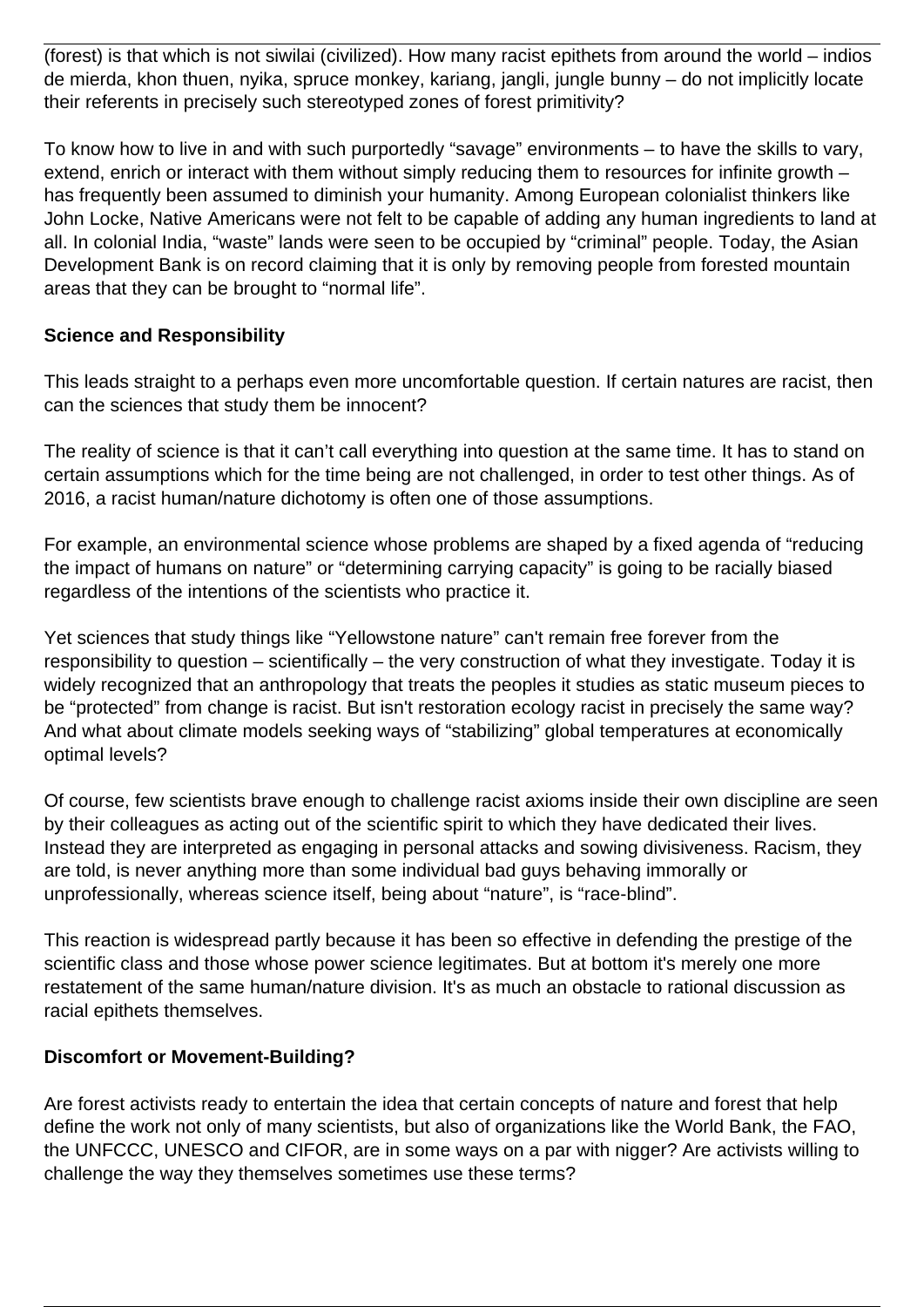Stretching the concept of environmental racism in this way is bound to stir widespread resistance, if not hysteria. Among professional classes, as the US legal scholar Patricia J. Williams noted years ago, "matters of race are resented and repressed in much the same way as matters of sex and scandal: the subject is considered a rude and transgressive one in mixed company."

But perhaps those discomfited by the topic will just have to get over themselves. For centuries, indigenous and forest peoples and peasants have had to withstand the racism of having human/nature binaries imposed wholesale on them and their forests. For middle-class environmentalists and others to have to work through a little temporary discomfort is nothing by comparison.

Particularly when the potential gains are so disproportionate. When, at the recent UN Paris climate summit, some young African-American activists working against environmental racism in the US encountered representatives of the "No REDD in Africa" coalition, the rapport was immediate and electric. Part of this may have been due simply to different aspects of a shared global environmental history suddenly falling into place. But perhaps it also owed something to a sense that older concepts of racial oppression and liberation were being extended, and that surprising new things might be on the verge of happening. Here was the kind of moment from which transformation flows. Movementbuilding is concept-building.

**Larry Lohmann,** larrylohmann@gn.apc.org The Corner House, http://www.thecornerhouse.org.uk/

## **More reading:**

(1) Larry Lohmann, "Ethnic Discrimination in Global Conservation", <http://www.thecornerhouse.org.uk/sites/thecornerhouse.org.uk/files/lohmann.pdf>

(2) Larry Lohmann, "Forest Cleansing: Racial Oppression in Scientific Nature Conservation", <http://www.thecornerhouse.org.uk/resource/forest-cleansing#fn004ref>

(3) Larry Lohmann, "For Reasons of Nature: Ethnic Discrimination and Conservation in Thailand",<http://www.thecornerhouse.org.uk/resource/reasons-nature>

(4) John Vidal, "UK Development Finance Arm Accused of Bankrolling 'Agro-Colonialism' in Congo",

[http://www.theguardian.com/global-development/2015/jun/05/uk-development-finance-arm-accused](https://www.theguardian.com/global-development/2015/jun/05/uk-development-finance-arm-accused-bankrolling-agro-colonialism-in-congo)[bankrolling-agro-colonialism-in-congo](https://www.theguardian.com/global-development/2015/jun/05/uk-development-finance-arm-accused-bankrolling-agro-colonialism-in-congo)

(5) Julie Cruikshank, Do Glaciers Listen? Local Knowledge, Colonial Encounters and Social Imagination, University of British Columbia Press, 2005.

(6) Eduardo Kohn, How Forests Think: Toward an Anthropology beyond the Human, University of California Press, 2013, [http://www.anth.ucsb.edu/sites/secure.lsit.ucsb.edu.anth.d7/files/sitefiles/Koh](http://www.anth.ucsb.edu/sites/secure.lsit.ucsb.edu.anth.d7/files/sitefiles/Kohn%20-%20How%20Forests%20Think%20-%20Introduction.pdf) [n%20-%20How%20Forests%20Think%20-%20Introduction.pdf](http://www.anth.ucsb.edu/sites/secure.lsit.ucsb.edu.anth.d7/files/sitefiles/Kohn%20-%20How%20Forests%20Think%20-%20Introduction.pdf)

(7) Stephen Corry, "The Colonial Origins of Conservation: The Disturbing History Behind US National Parks", [http://www.truth-out.org/opinion/item/32487-the-colonial-origins-of-conservation-the-disturbing](http://www.truth-out.org/opinion/item/32487-the-colonial-origins-of-conservation-the-disturbing-history-behind-us-national-parks)[history-behind-us-national-parks](http://www.truth-out.org/opinion/item/32487-the-colonial-origins-of-conservation-the-disturbing-history-behind-us-national-parks)